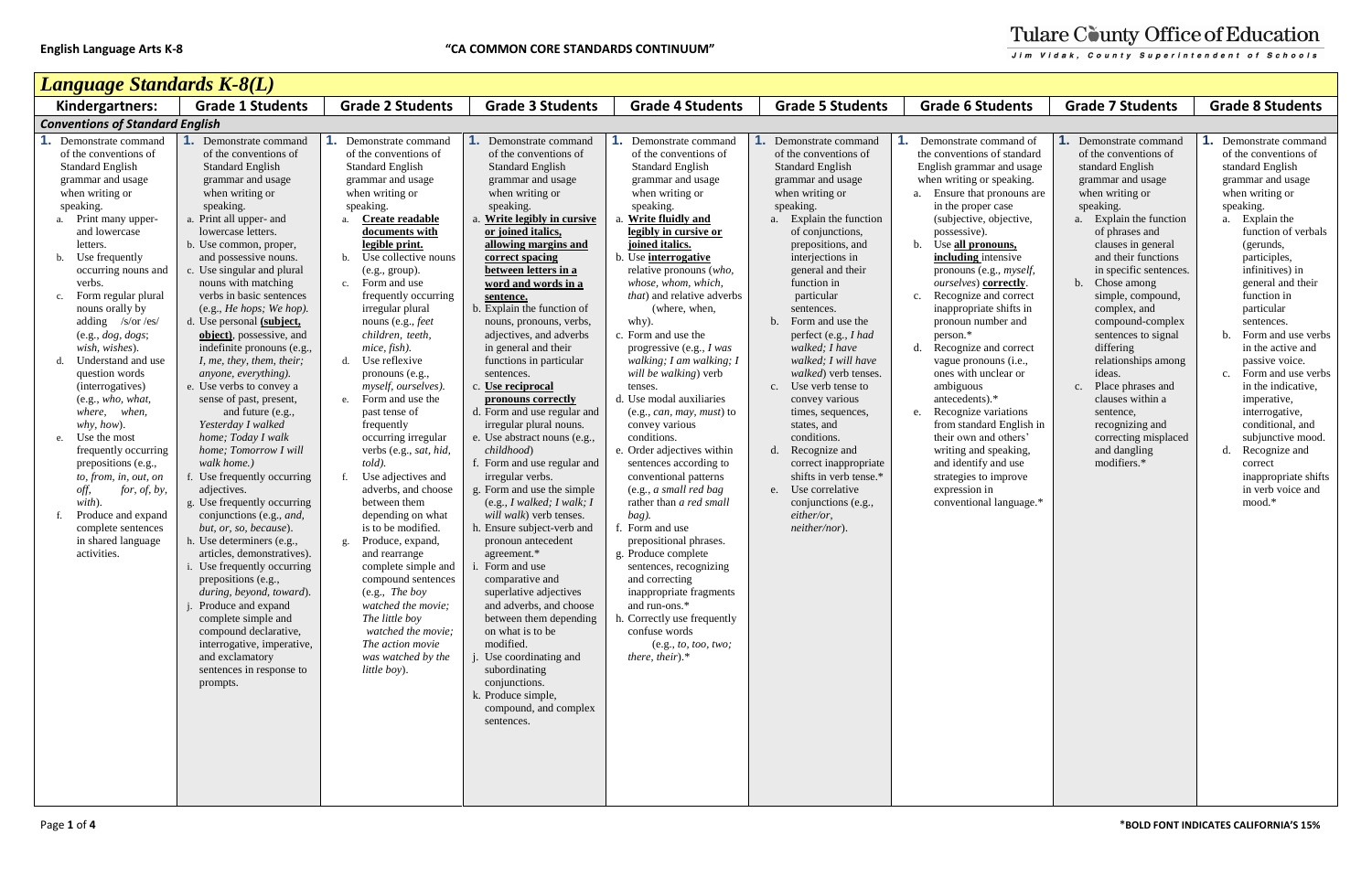### **English Language Arts K-8 "CA COMMON CORE STANDARDS CONTINUUM"**

| Kindergartners:                                                                                                                                                                                                                                                                                                                                                                                                                                                                                    | <b>Grade 1 Students</b>                                                                                                                                                                                                                                                                                                                                                                                                                                                                                                                                                      | <b>Grade 2 Students</b>                                                                                                                                                                                                                                                                                                                                                                                                                                                                                                                                                                                                                                 | <b>Grade 3 Students</b>                                                                                                                                                                                                                                                                                                                                                                                                                                                                                                                                                                                                                                                                                                                                                                                                                                          | <b>Grade 4 Students</b>                                                                                                                                                                                                                                                                                                                                                                                                                                               | <b>Grade 5 Students</b>                                                                                                                                                                                                                                                                                                                                                                                                                                                                                                                                                                                                                                                                                                                                  | <b>Grade 6 Students</b>                                                                                                                                                                                                                                                             | <b>Grade 7 Students</b>                                                                                                                                                                                                                                                                                                   | <b>Grade 8 Students</b>                                                                                                                                                                                                                                                                                                                                                                                                         |
|----------------------------------------------------------------------------------------------------------------------------------------------------------------------------------------------------------------------------------------------------------------------------------------------------------------------------------------------------------------------------------------------------------------------------------------------------------------------------------------------------|------------------------------------------------------------------------------------------------------------------------------------------------------------------------------------------------------------------------------------------------------------------------------------------------------------------------------------------------------------------------------------------------------------------------------------------------------------------------------------------------------------------------------------------------------------------------------|---------------------------------------------------------------------------------------------------------------------------------------------------------------------------------------------------------------------------------------------------------------------------------------------------------------------------------------------------------------------------------------------------------------------------------------------------------------------------------------------------------------------------------------------------------------------------------------------------------------------------------------------------------|------------------------------------------------------------------------------------------------------------------------------------------------------------------------------------------------------------------------------------------------------------------------------------------------------------------------------------------------------------------------------------------------------------------------------------------------------------------------------------------------------------------------------------------------------------------------------------------------------------------------------------------------------------------------------------------------------------------------------------------------------------------------------------------------------------------------------------------------------------------|-----------------------------------------------------------------------------------------------------------------------------------------------------------------------------------------------------------------------------------------------------------------------------------------------------------------------------------------------------------------------------------------------------------------------------------------------------------------------|----------------------------------------------------------------------------------------------------------------------------------------------------------------------------------------------------------------------------------------------------------------------------------------------------------------------------------------------------------------------------------------------------------------------------------------------------------------------------------------------------------------------------------------------------------------------------------------------------------------------------------------------------------------------------------------------------------------------------------------------------------|-------------------------------------------------------------------------------------------------------------------------------------------------------------------------------------------------------------------------------------------------------------------------------------|---------------------------------------------------------------------------------------------------------------------------------------------------------------------------------------------------------------------------------------------------------------------------------------------------------------------------|---------------------------------------------------------------------------------------------------------------------------------------------------------------------------------------------------------------------------------------------------------------------------------------------------------------------------------------------------------------------------------------------------------------------------------|
| <b>Conventions of Standard English</b>                                                                                                                                                                                                                                                                                                                                                                                                                                                             |                                                                                                                                                                                                                                                                                                                                                                                                                                                                                                                                                                              |                                                                                                                                                                                                                                                                                                                                                                                                                                                                                                                                                                                                                                                         |                                                                                                                                                                                                                                                                                                                                                                                                                                                                                                                                                                                                                                                                                                                                                                                                                                                                  |                                                                                                                                                                                                                                                                                                                                                                                                                                                                       |                                                                                                                                                                                                                                                                                                                                                                                                                                                                                                                                                                                                                                                                                                                                                          |                                                                                                                                                                                                                                                                                     |                                                                                                                                                                                                                                                                                                                           |                                                                                                                                                                                                                                                                                                                                                                                                                                 |
| 2.<br>Demonstrate command<br>of the conventions of<br><b>Standard English</b><br>capitalization,<br>punctuation, and spelling<br>when writing.<br>a. Capitalize the first<br>word in a sentence<br>and the pronoun $I$ .<br>b. Recognize and name<br>end punctuation.<br>Write a letter or<br>$c_{\cdot}$<br>letters for most<br>consonant and short-<br>vowel sounds<br>(phonemes).<br>Spell simple words<br>d.<br>phonetically, drawing<br>on knowledge of<br>sound-<br>letter<br>relationships. | <b>2.</b> Demonstrate command<br>of the conventions of<br><b>Standard English</b><br>capitalization,<br>punctuation, and spelling<br>when writing.<br>a. Capitalize dates and<br>names of people.<br>b. Use end punctuation<br>for sentences.<br>c. Use commas in dates<br>and to separate single<br>words in a series.<br>d. Use conventional<br>spelling for words<br>with common<br>spelling patterns and<br>for frequently<br>occurring irregular<br>words.<br>e. Spell untaught words<br>phonetically, drawing<br>on phonemic<br>awareness and<br>spelling conventions. | 2. Demonstrate command<br>of the conventions of<br><b>Standard English</b><br>capitalization,<br>punctuation, and spelling<br>when writing.<br>a. Capitalize holidays,<br>product names, and<br>geographic names.<br>b. Use commas in<br>greetings and<br>closings of letters.<br>c. Use an apostrophe to<br>form contractions<br>and frequently<br>occurring<br>possessives.<br>d. Generalize learned<br>spelling patterns<br>when writing words<br>$(e.g., cage \rightarrow badge;$<br>$boy \rightarrow \text{boil}$ ).<br>e. Consult reference<br>materials, including<br>beginning<br>dictionaries, as<br>needed to check and<br>correct spellings. | <b>2.</b> Demonstrate command of<br>the conventions of<br><b>Standard English</b><br>capitalization,<br>punctuation, and spelling<br>when writing.<br>a. Capitalize appropriate<br>words in titles.<br>b. Use commas in<br>addresses.<br>c. Use commas and<br>quotation marks in<br>dialogue.<br>d. Form and use<br>possessives.<br>e. Use conventional<br>spelling for high<br>frequency and other<br>studied words and for<br>adding suffixes to<br>base words (e.g.,<br>sitting, smiled, cries,<br>happiness).<br>f. Use spelling patterns<br>and generalizations<br>(e.g., word families,<br>position-based<br>spellings, syllable<br>patterns, ending rules,<br>meaningful word<br>parts) in writing<br>words.<br>Consult reference<br>g <sub>1</sub><br>materials, including<br>beginning<br>dictionaries, as<br>needed to check and<br>correct spellings. | 2.<br>Demonstrate command<br>of the conventions of<br><b>Standard English</b><br>capitalization,<br>punctuation, and spelling<br>when writing.<br>a. Use correct<br>capitalization.<br>b. Use commas and<br>quotation marks to<br>mark direct speech<br>and quotations from a<br>text.<br>c. Use a comma before<br>a coordinating<br>conjunction in a<br>compound sentence.<br>d. Spell grade-<br>appropriate words<br>correctly, consulting<br>references as needed. | 2.<br>Demonstrate command<br>of the conventions of<br><b>Standard English</b><br>capitalization,<br>punctuation, and spelling<br>when writing.<br>a. Use punctuation to<br>separate items in a<br>series.*<br>b. Use a comma to<br>separate an<br>introductory element<br>from the rest of the<br>sentence.<br>c. Use a comma to set<br>off the words yes and<br>no (e.g., Yes, thank<br>you), to set off a tag<br>question from the rest<br>of the sentence (e.g.,<br>It's true, isn't it?),<br>and to indicate direct<br>address (e.g., Is that<br>you, Steve?).<br>d. Use underlining,<br>quotation marks, or<br>italics to indicate<br>titles of works.<br>Spell grade-<br>e.<br>appropriate words<br>correctly, consulting<br>references as needed. | <b>2.</b> Demonstrate command of the<br>conventions of standard<br>English capitalization,<br>punctuation, and spelling<br>when writing.<br>a. Use punctuation<br>(commas, parentheses,<br>dashes) to set off<br>nonrestrictive<br>/parenthetical elements.*<br>b. Spell correctly. | 2. Demonstrate command of<br>the conventions of<br>standard English<br>capitalization,<br>punctuation, and spelling<br>when writing.<br>a. Use a comma to<br>separate coordinate<br>adjectives (e.g., It was<br>a fascinating,<br>enjoyable movie but<br>not He wore an old $[,]$<br>green shirt).<br>b. Spell correctly. | 2. Demonstrate command<br>of the conventions of<br>standard English<br>capitalization,<br>punctuation, and spelling<br>when writing.<br>a. Use punctuation<br>(comma, ellipsis,<br>dash) to indicate a<br>pause or break.<br>b. Use an ellipsis to<br>indicate an omission.<br>c. Spell correctly.                                                                                                                              |
| <b>Knowledge of Language</b>                                                                                                                                                                                                                                                                                                                                                                                                                                                                       |                                                                                                                                                                                                                                                                                                                                                                                                                                                                                                                                                                              |                                                                                                                                                                                                                                                                                                                                                                                                                                                                                                                                                                                                                                                         |                                                                                                                                                                                                                                                                                                                                                                                                                                                                                                                                                                                                                                                                                                                                                                                                                                                                  |                                                                                                                                                                                                                                                                                                                                                                                                                                                                       |                                                                                                                                                                                                                                                                                                                                                                                                                                                                                                                                                                                                                                                                                                                                                          |                                                                                                                                                                                                                                                                                     |                                                                                                                                                                                                                                                                                                                           |                                                                                                                                                                                                                                                                                                                                                                                                                                 |
| <b>3.</b> (Begins in grade 2)<br>Page 2 of 4                                                                                                                                                                                                                                                                                                                                                                                                                                                       | <b>3.</b> (Begins in grade 2)                                                                                                                                                                                                                                                                                                                                                                                                                                                                                                                                                | <b>3.</b> Use knowledge of<br>language and its<br>conventions when writing,<br>speaking, reading, or<br>listening.<br>a. Compare formal and<br>informal uses of<br>English.                                                                                                                                                                                                                                                                                                                                                                                                                                                                             | 3. Use knowledge of<br>language and its<br>conventions when writing,<br>speaking, reading, or<br>listening.<br>a. Choose words and<br>phrases for effect.*<br>b. Recognize and observe<br>differences between<br>the conventions of<br>spoken and written<br>standard English.                                                                                                                                                                                                                                                                                                                                                                                                                                                                                                                                                                                   | 3. Use knowledge of<br>language and its<br>conventions when writing,<br>speaking, reading, or<br>listening.<br>a. Choose words and<br>phrases to convey<br>ideas precisely.*<br>b. Choose punctuation<br>for effect.*<br>c. Differentiate between<br>contexts that call for<br>formal English (e.g.,<br>presenting ideas) and<br>situations where<br>informal discourse is<br>appropriate (e.g., small<br>group discussion).                                          | <b>3.</b> Use knowledge of<br>language and its<br>conventions when writing,<br>speaking, reading, or<br>listening.<br>a. Expand, combine, and<br>reduce sentences for<br>meaning.<br>reader/listener interest,<br>and style.<br>b. Compare and contrast<br>the varieties of English<br>(e.g., dialects,<br>registers) used in<br>stories, dramas, or<br>poems.                                                                                                                                                                                                                                                                                                                                                                                           | 3. Use knowledge of language<br>and its conventions when<br>writing, speaking, reading, or<br>listening.<br>a. Vary sentence patterns for<br>meaning, reader/listener<br>interest, and style.*<br>Maintain consistency in<br>$h_{\cdot}$<br>style and tone.*                        | 3. Use knowledge of<br>language and its<br>conventions when writing,<br>speaking, reading, or<br>listening.<br>a. Choose language that<br>expresses ideas<br>precisely and<br>concisely, recognizing<br>and eliminating<br>wordiness and<br>redundancy.*                                                                  | <b>3.</b> Use knowledge of<br>language and its<br>conventions when writing,<br>speaking, reading, or<br>listening.<br>a. Use verbs in the active<br>and passive voice and<br>in the conditional and<br>subjunctive mood to<br>achieve particular<br>effects (e.g.,<br>emphasizing the actor<br>or the action;<br>expressing uncertainty<br>or describing a state<br>contrary to fact).<br>*BOLD FONT INDICATES CALIFORNIA'S 15% |

# Tulare County Office of Education

Jim Vidak, County Superintendent of Schools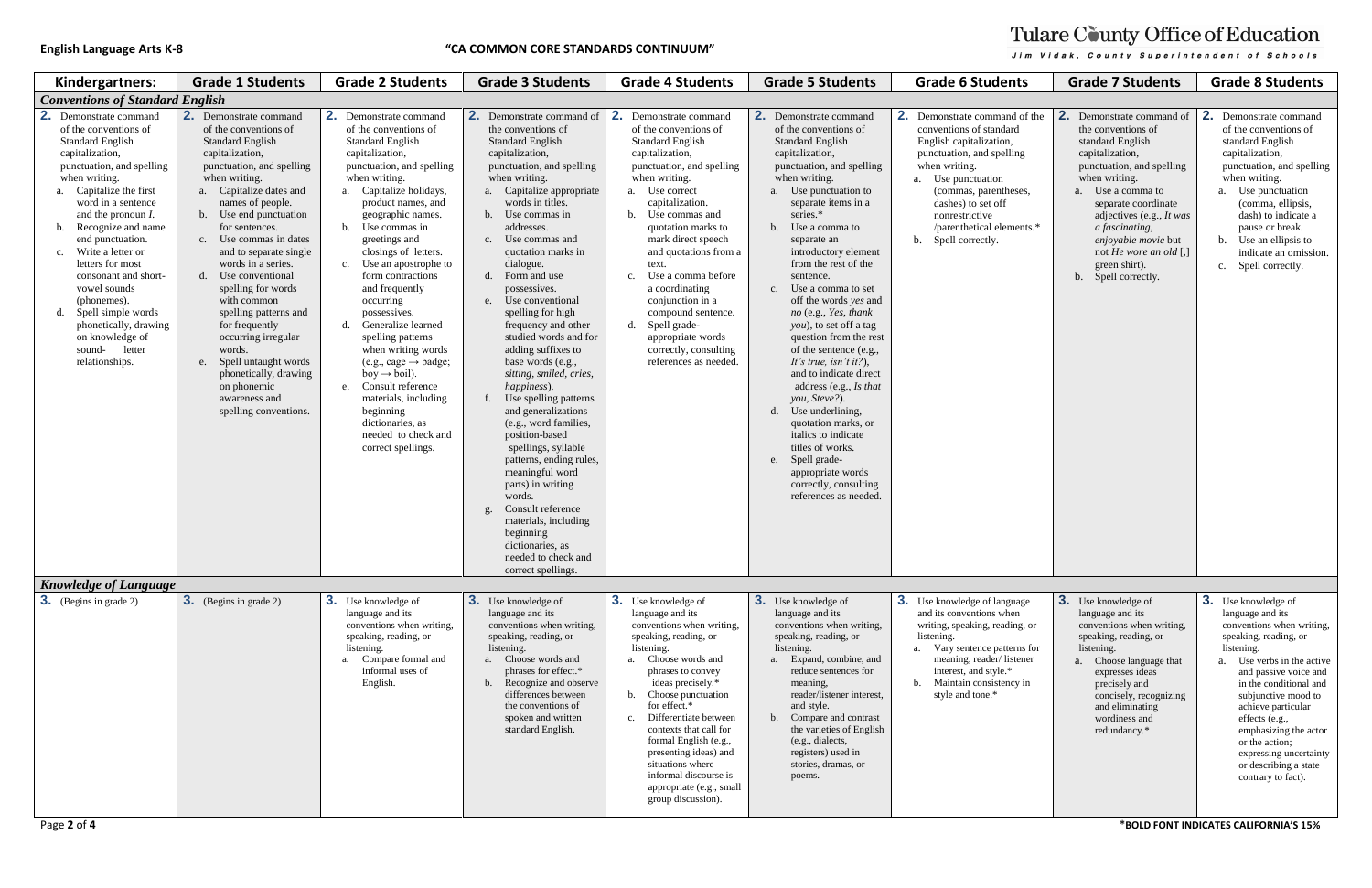### **English Language Arts K-8 "CA COMMON CORE STANDARDS CONTINUUM"**

| Kindergartners:                                                                                                                                                                                                                                                                                                                                                                                                                                                                                          | <b>Grade 1 Students</b>                                                                                                                                                                                                                                                                                                                                                                                                                                                                                                            | <b>Grade 2 Students</b>                                                                                                                                                                                                                                                                                                                                                                                                                                                                                                                                                                                                                                                                                                                                                                                                                                                                                                                                         | <b>Grade 3 Students</b>                                                                                                                                                                                                                                                                                                                                                                                                                                                                                                                                                                                                                                                                                                                                                                                                                  | <b>Grade 4 Students</b>                                                                                                                                                                                                                                                                                                                                                                                                                                                                                                                                                                                                                                                                                                                                                                                                                    | <b>Grade 5 Students</b>                                                                                                                                                                                                                                                                                                                                                                                                                                                                                                                                                                                                                                                                                                                                                                                        | <b>Grade 6 Students</b>                                                                                                                                                                                                                                                                                                                                                                                                                                                                                                                                                                                                                                                                                                                                                                                                                                                                                                                                                   | <b>Grade 7 Students</b>                                                                                                                                                                                                                                                                                                                                                                                                                                                                                                                                                                                                                                                                                                                                                                                                                                                                                                                                                                                                                                   | <b>Grade 8 Students</b>                                                                                                                                                                                                                                                                                                                                                                                                                                                                                                                                                                                                                                                                                                                                                                                                                                                                                                                                                                                              |
|----------------------------------------------------------------------------------------------------------------------------------------------------------------------------------------------------------------------------------------------------------------------------------------------------------------------------------------------------------------------------------------------------------------------------------------------------------------------------------------------------------|------------------------------------------------------------------------------------------------------------------------------------------------------------------------------------------------------------------------------------------------------------------------------------------------------------------------------------------------------------------------------------------------------------------------------------------------------------------------------------------------------------------------------------|-----------------------------------------------------------------------------------------------------------------------------------------------------------------------------------------------------------------------------------------------------------------------------------------------------------------------------------------------------------------------------------------------------------------------------------------------------------------------------------------------------------------------------------------------------------------------------------------------------------------------------------------------------------------------------------------------------------------------------------------------------------------------------------------------------------------------------------------------------------------------------------------------------------------------------------------------------------------|------------------------------------------------------------------------------------------------------------------------------------------------------------------------------------------------------------------------------------------------------------------------------------------------------------------------------------------------------------------------------------------------------------------------------------------------------------------------------------------------------------------------------------------------------------------------------------------------------------------------------------------------------------------------------------------------------------------------------------------------------------------------------------------------------------------------------------------|--------------------------------------------------------------------------------------------------------------------------------------------------------------------------------------------------------------------------------------------------------------------------------------------------------------------------------------------------------------------------------------------------------------------------------------------------------------------------------------------------------------------------------------------------------------------------------------------------------------------------------------------------------------------------------------------------------------------------------------------------------------------------------------------------------------------------------------------|----------------------------------------------------------------------------------------------------------------------------------------------------------------------------------------------------------------------------------------------------------------------------------------------------------------------------------------------------------------------------------------------------------------------------------------------------------------------------------------------------------------------------------------------------------------------------------------------------------------------------------------------------------------------------------------------------------------------------------------------------------------------------------------------------------------|---------------------------------------------------------------------------------------------------------------------------------------------------------------------------------------------------------------------------------------------------------------------------------------------------------------------------------------------------------------------------------------------------------------------------------------------------------------------------------------------------------------------------------------------------------------------------------------------------------------------------------------------------------------------------------------------------------------------------------------------------------------------------------------------------------------------------------------------------------------------------------------------------------------------------------------------------------------------------|-----------------------------------------------------------------------------------------------------------------------------------------------------------------------------------------------------------------------------------------------------------------------------------------------------------------------------------------------------------------------------------------------------------------------------------------------------------------------------------------------------------------------------------------------------------------------------------------------------------------------------------------------------------------------------------------------------------------------------------------------------------------------------------------------------------------------------------------------------------------------------------------------------------------------------------------------------------------------------------------------------------------------------------------------------------|----------------------------------------------------------------------------------------------------------------------------------------------------------------------------------------------------------------------------------------------------------------------------------------------------------------------------------------------------------------------------------------------------------------------------------------------------------------------------------------------------------------------------------------------------------------------------------------------------------------------------------------------------------------------------------------------------------------------------------------------------------------------------------------------------------------------------------------------------------------------------------------------------------------------------------------------------------------------------------------------------------------------|
| <b>Vocabulary Acquisition and Use</b>                                                                                                                                                                                                                                                                                                                                                                                                                                                                    |                                                                                                                                                                                                                                                                                                                                                                                                                                                                                                                                    |                                                                                                                                                                                                                                                                                                                                                                                                                                                                                                                                                                                                                                                                                                                                                                                                                                                                                                                                                                 |                                                                                                                                                                                                                                                                                                                                                                                                                                                                                                                                                                                                                                                                                                                                                                                                                                          |                                                                                                                                                                                                                                                                                                                                                                                                                                                                                                                                                                                                                                                                                                                                                                                                                                            |                                                                                                                                                                                                                                                                                                                                                                                                                                                                                                                                                                                                                                                                                                                                                                                                                |                                                                                                                                                                                                                                                                                                                                                                                                                                                                                                                                                                                                                                                                                                                                                                                                                                                                                                                                                                           |                                                                                                                                                                                                                                                                                                                                                                                                                                                                                                                                                                                                                                                                                                                                                                                                                                                                                                                                                                                                                                                           |                                                                                                                                                                                                                                                                                                                                                                                                                                                                                                                                                                                                                                                                                                                                                                                                                                                                                                                                                                                                                      |
| Determine or clarify the<br>meaning of unknown and<br>multiple-meaning words<br>and phrases based on<br>kindergarten reading<br>and content.<br>Identify new meanings<br>$\mathbf{a}$ .<br>for familiar<br>words and apply them<br>accurately (e.g.,<br>knowing <i>duck</i> is a<br>bird and learning the<br>verb to duck).<br>Use the most<br>b.<br>frequently occurring<br>inflections and affixes<br>(e.g., -ed, -s, re-, un-<br>pre-, -ful,-less) as a<br>clue to the meaning of<br>an unknown word. | <b>4.</b> Determine or clarify the<br>meaning of unknown and<br>multiple-meaning words<br>and phrases based on<br>grade 1 reading and<br>content, choosing flexibly<br>from an array of strategies.<br>a. Use sentence-level<br>context as a clue to the<br>meaning of a word or<br>phrase.<br>b. Use frequently<br>occurring affixes as a<br>clue to the meaning of<br>a word.<br>c. Identify frequently<br>occurring root words<br>(e.g., <i>look</i> ) and their<br>inflectional forms<br>(e.g., looks, looked,<br>$looking)$ . | 4. Determine or clarify the<br>meaning of unknown and<br>multiple-meaning words<br>and phrases based on<br>grade 2 reading and<br>content, choosing flexibly<br>from an array of strategies.<br>a. Use sentence-level<br>context as a clue to the<br>meaning of a word or<br>phrase.<br>b. Determine the<br>meaning of the new<br>word formed when a<br>known prefix is added<br>to a known word (e.g.,<br>happy/unhappy,<br>tell/retell).<br>c. Use a known root<br>word as a clue to the<br>meaning of an<br>unknown word with<br>the same root (e.g.,<br>addition, additional).<br>d. Use knowledge of the<br>meaning of individual<br>words to predict the<br>meaning of<br>compound words<br>(e.g., birdhouse,<br>lighthouse, housefly;<br>bookshelf, notebook,<br>bookmark).<br>Use glossaries and<br>e.<br>beginning dictionaries,<br>both print and digital,<br>to determine or clarify<br>the meaning of words<br>and phrases in all<br>content areas. | 4. Determine or clarify the<br>meaning of unknown and<br>multiple-meaning words<br>and phrases based on<br>grade 3 reading and<br>content, choosing flexibly<br>from a range of strategies.<br>a. Use sentence-level<br>context as a clue to the<br>meaning of a word or<br>phrase.<br>b. Determine the<br>meaning of the new<br>word formed when a<br>known affix is added<br>to a known word (e.g.,<br>agreeable<br>/disagreeable,<br>comfortable<br>/uncomfortable,<br>care/careless,<br>heat/preheat).<br>c. Use a known root<br>word as a clue to the<br>meaning of an<br>unknown word<br>with the same root<br>(e.g., company,<br>companion).<br>d. Use glossaries or<br>beginning dictionaries,<br>both print and digital,<br>to determine or clarify<br>the precise meaning of<br>key words and phrases<br>in all content areas. | 4. Determine or clarify the<br>meaning of unknown and<br>multiple-meaning words<br>and phrases based on<br>grade 4 reading and<br>content, choosing flexibly<br>from a range of strategies.<br>a. Use context (e.g.,<br>definitions, examples,<br>or restatements in text)<br>as a clue to the<br>meaning of a word or<br>phrase.<br>Use common, grade-<br>b.<br>appropriate<br>Greek and Latin<br>affixes and roots as<br>clues to the meaning of<br>a word (e.g., telegraph,<br>photograph,<br><i>autograph</i> ).<br>Consult reference<br>$c_{\cdot}$<br>materials (e.g.,<br>dictionaries, glossaries,<br>thesauruses), both print<br>and digital, to find the<br>pronunciation and<br>determine or clarify<br>the precise meaning of<br>key words and phrases<br>and to identify<br>alternate word<br>choices in all content<br>areas. | 4. Determine or clarify the<br>meaning of unknown and<br>multiple-meaning words<br>and phrases based on<br>grade 5 reading and<br>content, choosing flexibly<br>from a range of strategies.<br>a. Use context (e.g.,<br>cause/effect<br>relationships and<br>comparisons in text) as<br>a clue to the meaning<br>of a word or phrase.<br>b. Use common, grade-<br>appropriate Greek and<br>Latin affixes and roots<br>as clues to the meaning<br>of a word (e.g.,<br>photograph,<br>photosynthesis).<br>c. Consult reference<br>materials (e.g.,<br>dictionaries, glossaries,<br>thesauruses), both print<br>and digital, to find the<br>pronunciation and<br>determine or clarify<br>the precise meaning of<br>key words and<br>phrases and to<br>identify alternate<br>word choices in all<br>content areas. | 4. Determine or clarify the<br>meaning of unknown and<br>multiple-meaning words and<br>phrases based on grade 6<br>reading and content, choosing<br>flexibly from a range of<br>strategies.<br>a. Use context (e.g., the<br>overall meaning of a<br>sentence or paragraph; a<br>word's position or function<br>in a sentence) as a clue to<br>the meaning of a word or<br>phrase.<br>Use common, grade-<br>b.<br>appropriate Greek or Latin<br>affixes and roots as clues to<br>the meaning of a word<br>(e.g., audience, auditory,<br>audible).<br>Consult reference materials<br>$c_{\cdot}$<br>(e.g., dictionaries,<br>glossaries, thesauruses),<br>both print and digital, to<br>find the pronunciation of a<br>word or determine or<br>clarify its precise meaning<br>or its part of speech.<br>Verify the preliminary<br>d.<br>determination of the<br>meaning of a word or<br>phrase (e.g., by checking<br>the inferred meaning in<br>context or in a dictionary). | <b>4.</b> Determine or clarify the<br>meaning of unknown and<br>multiple-meaning words<br>and phrases based on<br>grade 7 reading and<br>content, choosing flexibly<br>from a range of strategies.<br>a. Use context (e.g., the<br>overall meaning of a<br>sentence or paragraph;<br>a word's position or<br>function in a sentence)<br>as a clue to the<br>meaning of a word or<br>phrase.<br>b. Use common, grade-<br>appropriate Greek or<br>Latin affixes and roots<br>as clues to the meaning<br>of a word (e.g.,<br>belligerent, bellicose,<br>rebel).<br>c. Consult general and<br>specialized reference<br>materials (e.g.,<br>dictionaries, glossaries,<br>thesauruses), both print<br>and digital, to find the<br>pronunciation of a<br>word or determine or<br>clarify its precise<br>meaning or its part of<br>speech or trace the<br>etymology of words.<br>Verify the preliminary<br>$d_{\cdot}$<br>determination of the<br>meaning of a word or<br>phrase (e.g., by<br>checking the inferred<br>meaning in context or<br>in a dictionary). | 4. Determine or clarify the<br>meaning of unknown and<br>multiple-meaning of<br>words or phrases based o<br>grade 8 reading and<br>content, choosing flexibl<br>from a range of strategie<br>a. Use context (e.g., the<br>overall meaning of a<br>sentence or paragrap<br>a word's position or<br>function in a sentenc<br>as a clue to the<br>meaning of a word o<br>phrase.<br>b. Use common, grade-<br>appropriate Greek or<br>Latin affixes and roo<br>a clues to the meanin<br>of a word (e.g.,<br>precede, recede,<br>secede).<br>c. Consult general and<br>specialized reference<br>materials (e.g.,<br>dictionaries,<br>glossaries,<br>thesauruses), both<br>print and digital, to<br>find the pronunciatio<br>of a word or determi<br>or clarify its precise<br>meaning or its part o<br>speech or trace the<br>etymology of words<br>Verify the preliminary<br>d.<br>determination of the<br>meaning of a word o<br>phrase (e.g., by<br>checking the inferred<br>meaning in context o<br>in a dictionary). |

## Tulare County Office of Education Jim Vidak, County Superintendent of Schools

and rds and phrases based on *grade 6*  choosing the f a aph; a function i clue to word or or Latin as clues to vord (e.g., *audience, auditory,*  materials uses), ital, to tion of a or meaning ch. nary he l or ecking ing in tionary). **4.** Determine or clarify the meaning of unknown and multiple-meaning words and phrases based on *grade 7 reading and content*, choosing flexibly from a range of strategies. a. Use context (e.g., the overall meaning of a sentence or paragraph; a word's position or function in a sentence) as a clue to the meaning of a word or phrase. b. Use common, gradeappropriate Greek or Latin affixes and roots as clues to the meaning of a word (e.g., *belligerent, bellicose, rebel).* c. Consult general and specialized reference materials (e.g., dictionaries, glossaries, thesauruses), both print and digital, to find the pronunciation of a word or determine or clarify its precise meaning or its part of speech **or trace the etymology of words**.. d. Verify the preliminary determination of the meaning of a word or phrase (e.g., by checking the inferred meaning in context or in a dictionary). **4.** Determine or clarify the meaning of unknown and multiple-meaning of words or phrases based on *grade 8 reading and content,* choosing flexibly from a range of strategies. a. Use context (e.g., the overall meaning of a sentence or paragraph; a word's position or function in a sentence) as a clue to the meaning of a word or phrase. b. Use common, gradeappropriate Greek or Latin affixes and roots a clues to the meaning of a word (e.g., *precede, recede, secede*). c. Consult general and specialized reference materials (e.g., dictionaries, glossaries, thesauruses), both print and digital, to find the pronunciation of a word or determine or clarify its precise meaning or its part of speech **or trace the etymology of words**. d. Verify the preliminary determination of the meaning of a word or phrase (e.g., by checking the inferred meaning in context or in a dictionary).